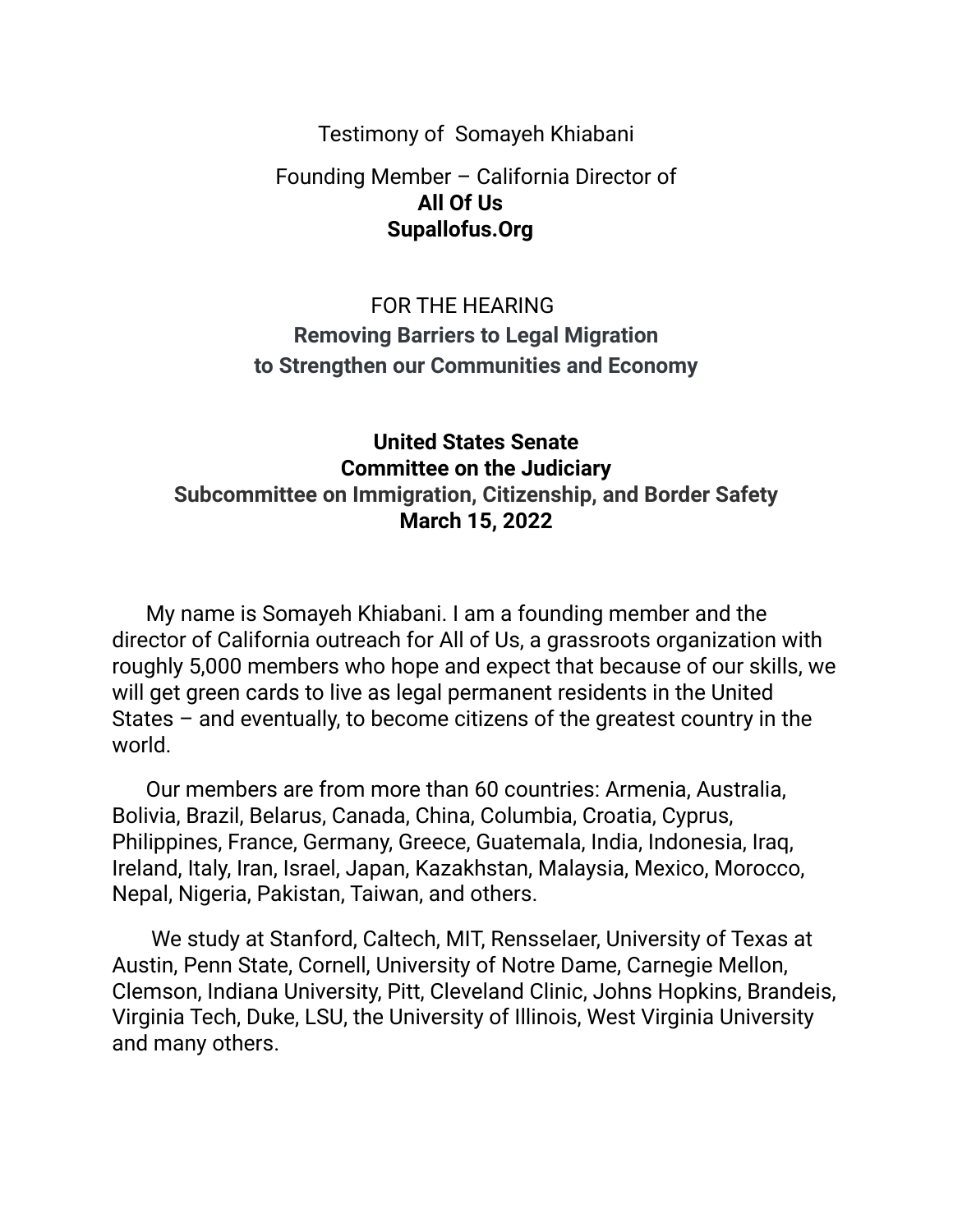Our professional fields include medical and scientific research (chemistry, computer science, physics, neurology, climate change, marketing science, and artificial intelligence, among others).

Our work creates jobs and saves lives.

### Yet we face an obstacle that only the Congress can clear: *there are not enough green cards.*

We are making this statement for the record today to endorse three pieces of legislation: S. 2753, *America's Children Act,* the Protecting Children of Long-Term Visa Holders Act; the RELIEF Act, the Resolving Extended Limbo for Immigrant Employees and Families Act, which would eliminate the family and employment green card backlog by increasing the number of green cards available, and S.1024, the *Healthcare Workforce Resilience Act.*

Each of these removes specific barriers to the legal immigration that America needs. We urge this Committee to work together to reach agreement and pass legislation that will make our immigration system work as it should.

I am typical of All of Us membership. I have a Ph.D. in engineering from Cornell. I am now a staff engineer at Qualcomm. My California colleagues include Maria Shutova, Jianxuan Xu, Sahar Daemi, Yang Song, Wen Zhao, Tingting Zhang, Dongling Wu, and Razieh Khajehyar.

Maria Shutova is originally from Russia. She now lives in Milpitas, California. She has a PhD in Physics from Texas A&M University. Her research is in optics and now, she works at KLA as a product development engineer.

Jianxuan Xu has a PhD degree in Computer science from University of South Florida. He is originally from China, now lives in Rancho Santa Fe, California. He is a research engineer at University of California San Diego. Their research team is working on data analysis to find treatments and solutions for Alzheimer's disease.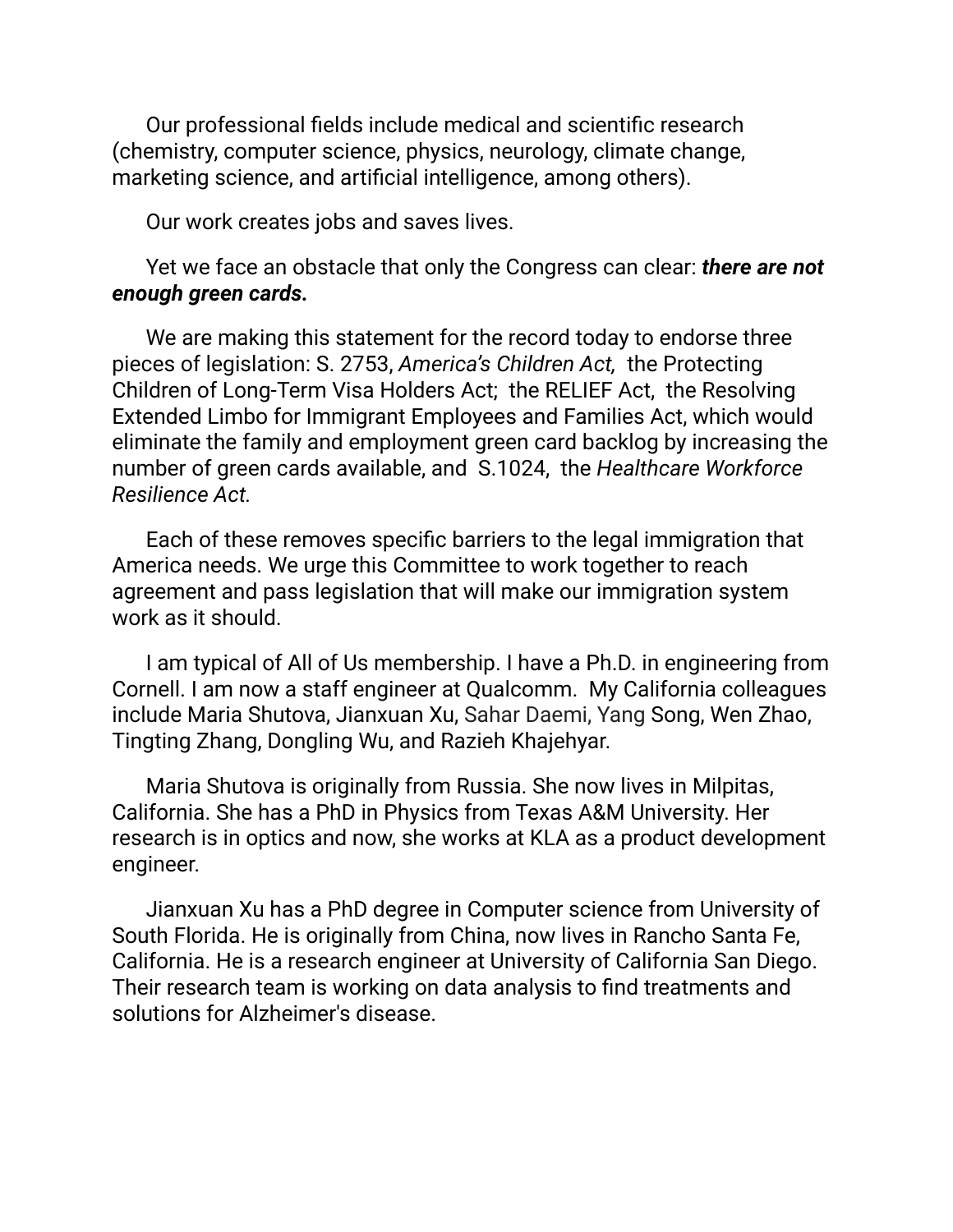Sahar Daemi is a postdoctoral researcher at the University of California Davis. Her current research focus is on inorganic material structures for photoelectrochemical water splitting.

Yang Song has a Master's degree in Computer science from University of California San Diego. He lives in San Diego, California and currently is staff engineer at Sempra Energy. He manages a team to create data models to control wind and solar panels to maximize energy generation production.

Wen Zhao, originally from Yangzhou, China, lives in Del mar, California. Wen holds a PhD degree in Biochemistry from UC San Diego, holds 12 patents for food additives and is now working as a senior scientist in Pfizer.

Tingting Zhang is originally from Chongqing, China. She lives in San Diego, California, holds a Master's degree in accounting and currently working as an audit manager in City of San Diego.

Dongling Wu is originally from Shanghai, China, now lives in Irvine, California, holds a PhD in biotechnology from UCSD and is currently working as a senior scientist in Emergent BioSolutions.

Razieh Khajehyar has a PhD in plant sciences from University of Idaho. She is a plant scientist and biotechnology research associate at Axbio in San Jose.

The problem is simple: there are not enough green cards. So the answer is more.

All of Us supports the RELIEF Act, the Resolving Extended Limbo for Immigrant Employees and Families Act, which would eliminate the family and employment green card backlog by increasing the number of green cards available. We applaud Senator Durbin for introducing this legislation, and subcommittee Chair Padilla and your colleagues for cosponsoring it.

We also strongly endorse S. 2753, the Protecting Children of Long-Term Visa Holders Act that subcommittee Chairman Padilla has introduced with the bipartisan support of many of his colleagues.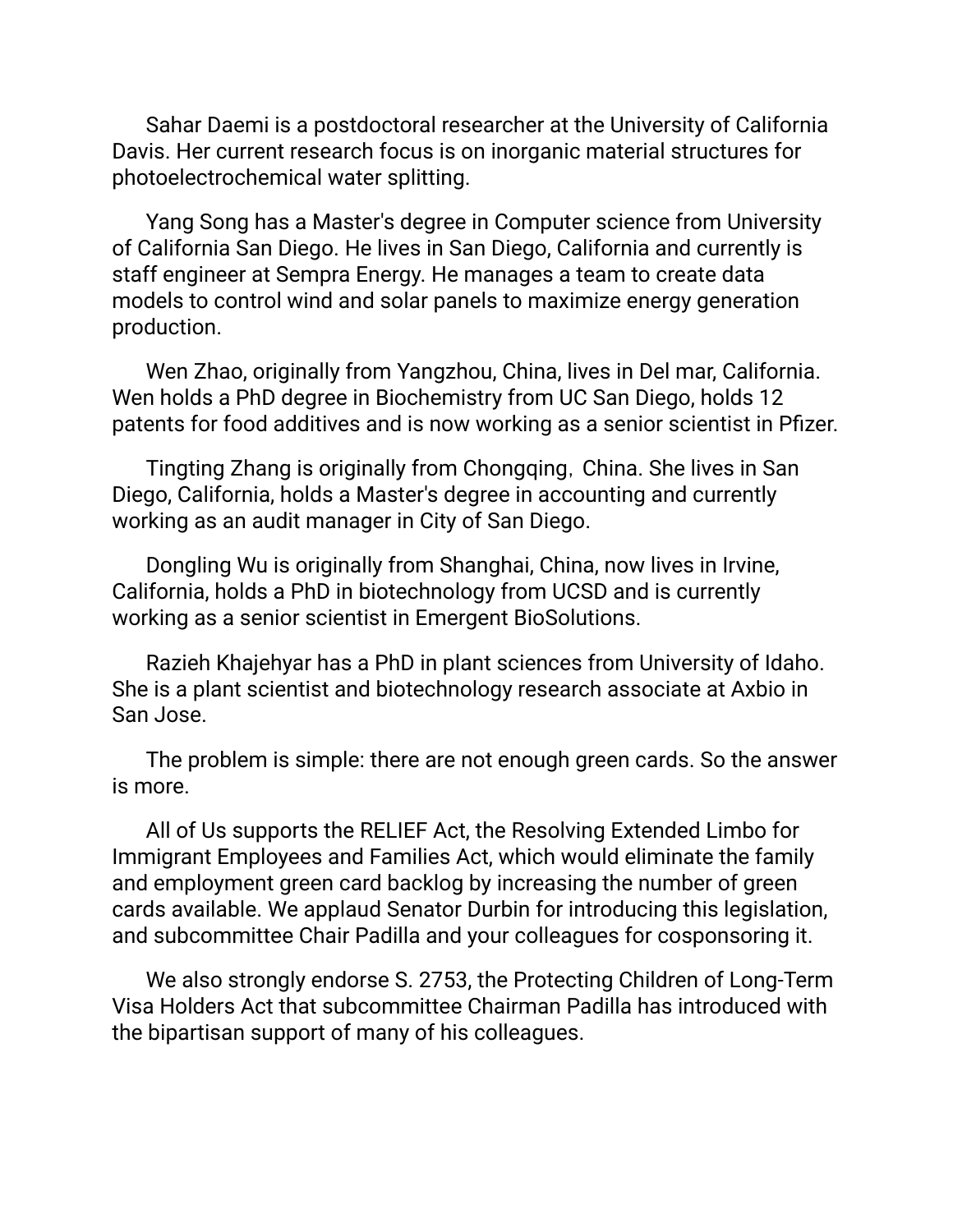We urge Senators who agree on various parts of different pieces of legislation – preventing the aging out of backlogged children, exempting spouses and children from the totals, recapturing lost green cards, and so on – to work together.

We ask this Committee to be very clear: No one should have to wait 10+ years for a green card. The solution is not to make everybody wait longer.

It's just arithmetic: the only way to solve the backlogs is more green cards.

### As CRS reported:

"This analysis projects that, by FY2030, the EB1 backlog would grow from an estimated 119,732 individuals to an estimated 268,246 individuals; the EB2 backlog, from 627,448 individuals to 1,471,360 individuals; and the EB3 backlog, from 168,317 individuals to 456,190 individuals. In sum, the total backlog for all three employment-based categories would increase from an estimated 915,497 individuals currently to an estimated 2,195,795 by FY2030." [Page 15]

#### https://crsreports.congress.gov/product/pdf/R/R46291

So without more green cards, the backlog itself will more than double. What's now a 10 year wait for one source country will become a 17 year wait for all source countries. A system that now doesn't work for Indians (and some Chinese) won't work for anybody.

Surely this Committee believes it should work for America – for all of us.

This Committee should not neglect to study and share with your colleagues the economic boom that will result from emancipating backlogged workers: economist Sankar Mukhopadhyay and his colleague David Oxborrow asked a question which is too much neglected in studies that do not make the vital distinction between a new American and an H-1B tied to their employer. They calculated that each H-1B worker who finally gets their green card is worth +\$10,000 in economic growth.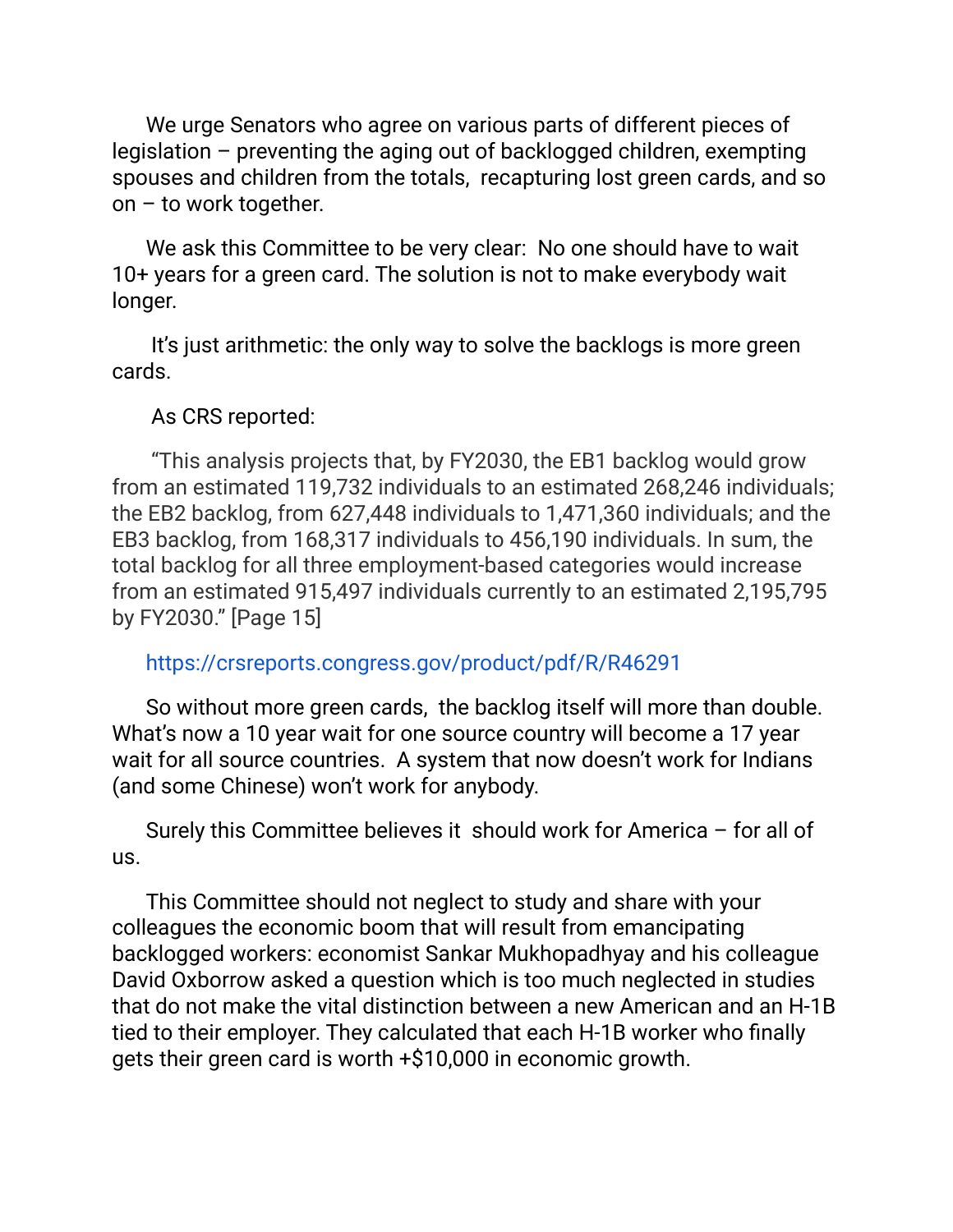There are more than half a million backlogged workers encumbered with indefinitely temporary status, whom the RELIEF Act would liberate with green cards over the next five years. When each gets their green card, they will take higher paying jobs, opening up good jobs, and many will start their own businesses and hire Americans.

That's a half-TRILLION dollars in economic growth.

Don't smother it with divisive, zero-sum politics.

We also urge this Committee to look down the road on what some call merit-based immigration issues.

Like the Titanic approaching the iceberg, the signs must not be ignored: one professional society surveyed its foreign graduate students and found that nearly 90% might simply leave the US and never return, if they were burdened with the delays that now afflict those born in India, and some from China.

## https://www.aps.org/policy/analysis/upload/Building-America-STEM-w orkforce.pdf

Just consider the space program. Varmi Verma, chief engineer for robotic operations for the Perseverance rover now exploring Mars told the Wall Street Journal: "She reels off a list of colleagues' countries of origin: "Greece, Russia, India, Costa Rica, Cambodia, Mexico"—she pauses, then continues—"Argentina, France, Italy, the U.K., Colombia. It's almost every place I can think of."

## https://www.wsj.com/articles/the-american-dream-is-alive-on-mars-116 14370446

Green card backlogs seriously damage higher education, the space program, and America's technological lead in dozens of fields.

Critical health care professionals like nurses and doctors also urgently need a supply of green cards. There are so many ways to move forward – All of Us supports S.1024, the *Healthcare Workforce Resilience Act*, introduced by Senator Durbin and cosponsored by Senator Cornyn.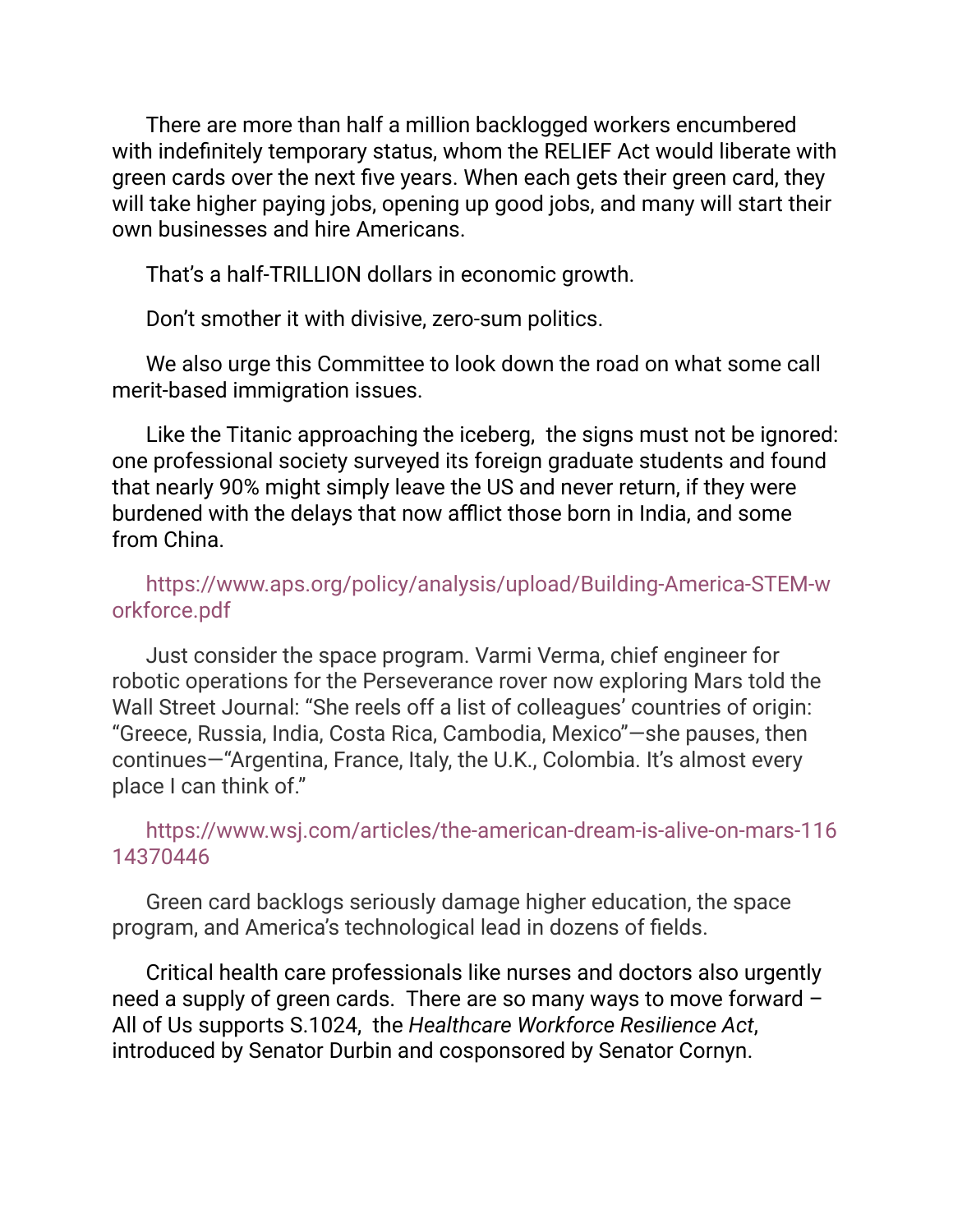Let's be blunt: without enough nurses and doctors in this pandemic, people will die.

So let's not move backward.

We organized a coalition for more green cards with immigrant-based organizations representing individuals from Canada to Nigeria, Greece to the Philippines, from all fields of study and professional development.

We published an Open Letter to other organizations involved with these issues : "Work with us, not against us... Unite with skilled people from all over the world who want the American immigration system to work better, for everybody."

This Committee has the power to do that. We urge this Committee to support the *America's Children Act*, to support the RELIEF Act, to support the *Healthcare Workforce Resilience Act*,: to actually solve the problem.

America is not a zero-sum nation. We applaud this Committee's commitment to make immigration work -- for all of us.

Thank you for your consideration.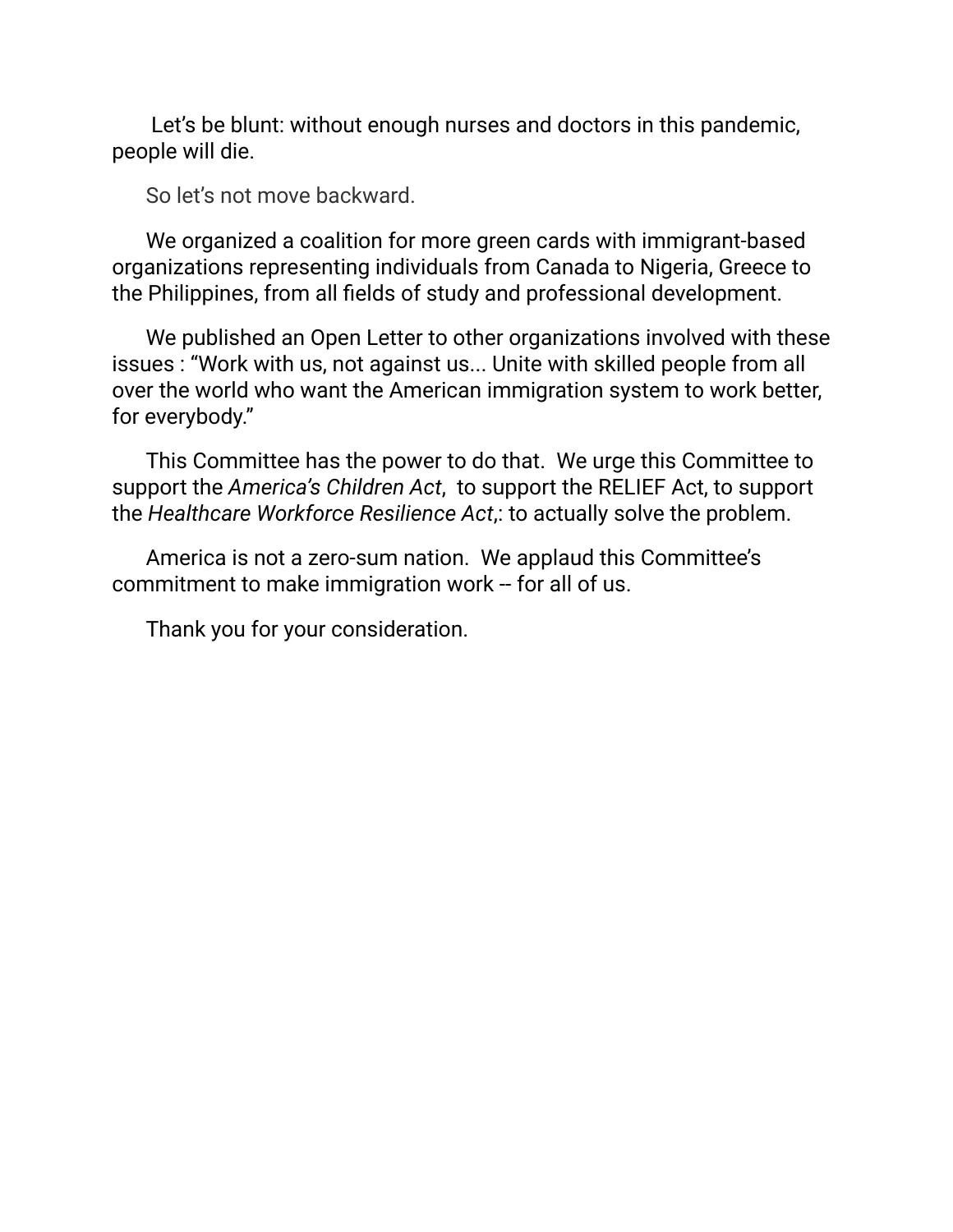Attachment

## **Sample quotes from letters by the**

### **All of Us Ad Hoc Committee on Medical and Scientific Research**

Universities: MIT, Stanford, Rensselaer, University of Texas at Austin, Penn State, Cornell, University of Notre Dame, Carnegie Mellon, Clemson, Indiana University, Pitt, Cleveland Clinic, Johns Hopkins, Brandeis, Virginia Tech, Duke, LSU, the University of Illinois, West Virginia University and many others.

Fields: Medical and scientific research (chemistry, computer science, physics, neurology, climate change, marketing science, artificial intelligence).

"I am Rui Yan. I hold a Ph.D. degree in Computer Science from Rensselaer Polytechnic Institute. Currently, I am a data scientist at Microsoft.

The goal of my research work is to enable reasoning over streaming data in a more efficient way. Stream reasoning is more challenging than stream processing, as it requires to perform logical reasoning over the streaming data, which imposes much more computational complexity but still have to be finished within a fast time period just like how stream processing does. Generally, I solved this problem by introducing a novel conceptual model called "semantic importance" that is used to model the importance of the streaming data, empowering the stream reasoning system to smartly pick and keep important data for reasoning and query answering. My work helps pushing forward the boundary of stream information extraction and works as an efficient algorithm to analyze streaming data, ultimately helps improve the society, economy and people.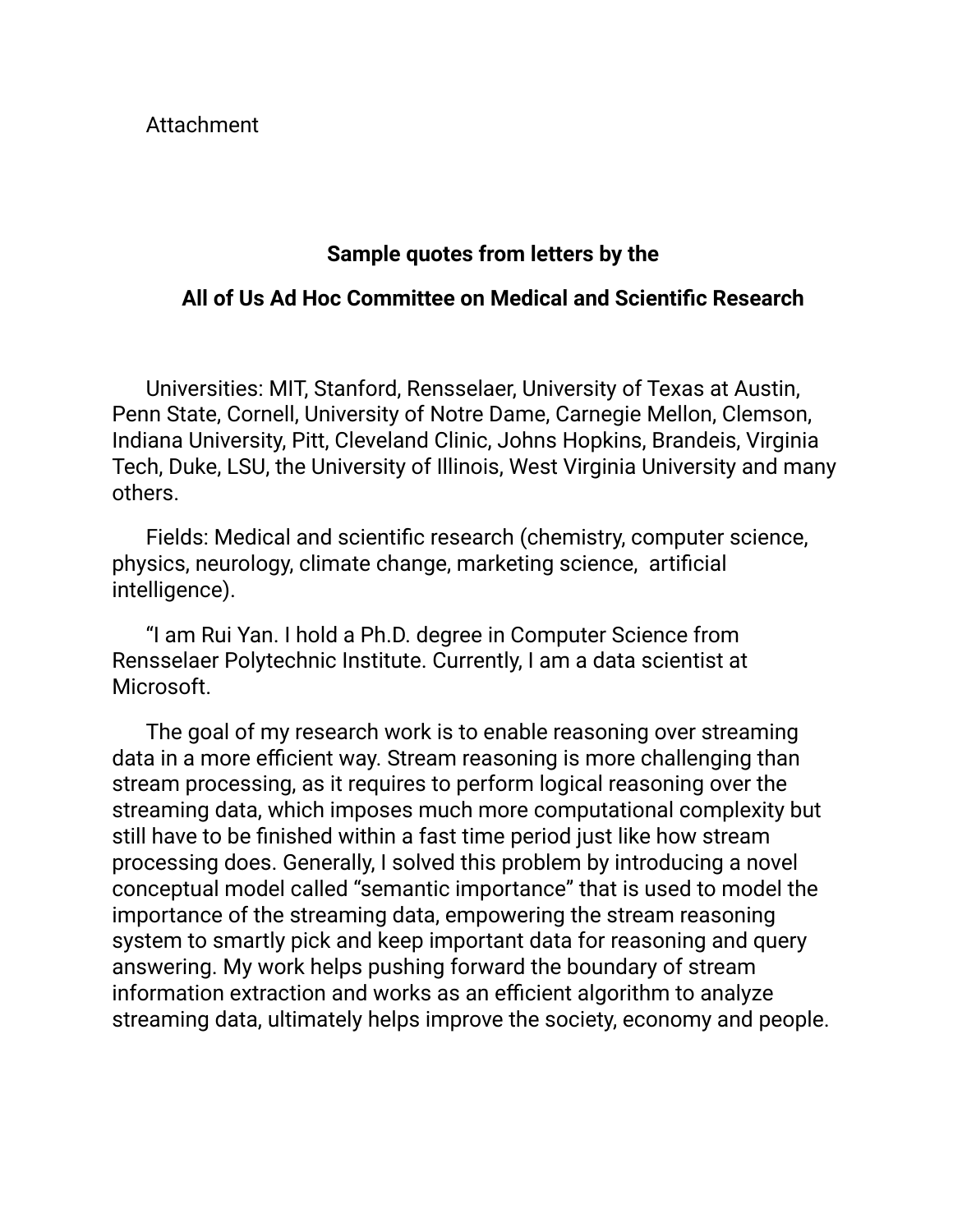I am from China, there are many talented and high-educated foreign nationals in Microsoft just like me. Holding a Ph.D. degree in computer science from a top school doesn't mean I secure my green card. In fact, I didn't even win the H1B lottery 2 times in a row, because of the current H1B abuse situation. If you look at the data, you will easily get the point that the pending S386 doesn't help at all…"

"My name is Ali Abavisani. I hold an undergraduate degree and a master's degree in Electrical Engineering, and I hold a second master's degree in Electrical and Computer Engineering from Northeastern University, Boston, MA, and I am a PhD candidate in Electrical and Computer Engineering at University of Illinois at Urbana-Champaign… Our research lab is focused on addressing shortcomings of current hearing aid technology in order to devise a strategy for hearing aid amplification process, to enhance the speech perception for people with hearing loss… (with) scientists from Switzerland, Iran, and South Korea. "

"I am Jin Ikeda, born in Japan. I attained a Ph.D. degree in Civil Engineering from the University of Texas at San Antonio. Currently, I am a postdoctoral researcher at the Center for Coastal Resiliency at Louisiana State University…. to accurately estimate climate change effects on future hurricane storm surges and compound flooding (flush and coastal flooding) in the Gulf of Mexico region. We have been developing the storm surge models and try to provide adequate tools to decision-makers to mitigate storm damages. Our work helps people."

"My name is Mario Jabra. I am 22 years old and a Lebanese citizen. I hold an undergraduate and Master's degree in Chemical Engineering and currently, I am in my 3<sup>rd</sup> year Ph.D. in Chemical Engineering at the Pennsylvania State University.

Our lab works along with Biopharmaceutical companies in order to study and optimize the production of therapeutics. We focus mainly on the production of monoclonal antibodies which is used for immunotherapies and DNA/RNA production and modification using CRISPR Cas9 which are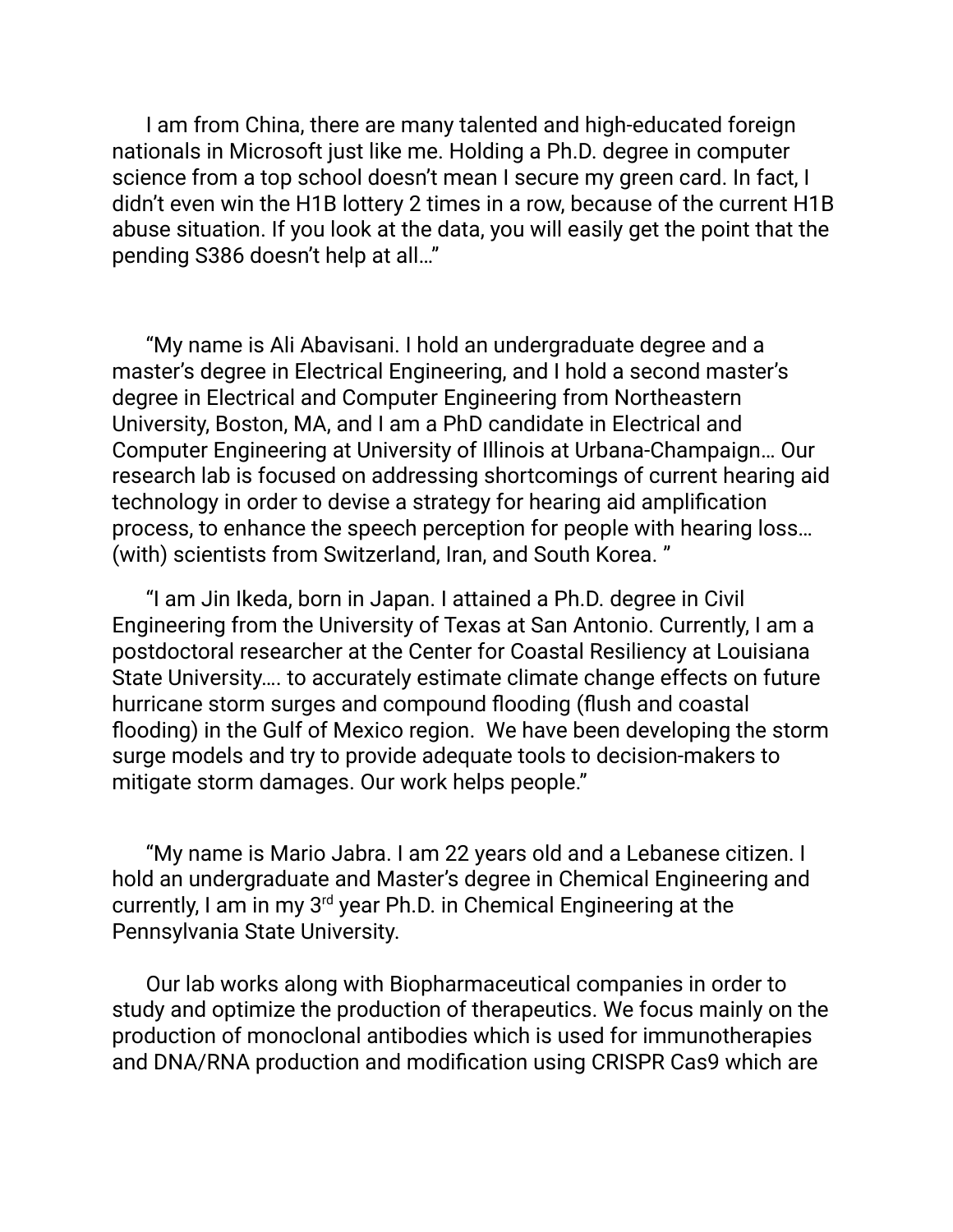mainly used in gene therapy… Our lab includes scientists from Iran, Italy, Lebanon and Mexico."

"I am I Huang. I hold an undergraduate degree in Computer Science and Information Engineering from National Taiwan University and a Master degree in Computer Science from Cornell University. Currently, I am a Software Engineer in Cloud Infrastructure team at Oracle, California.

In Oracle Cloud Infrastructure, my team is engaged in groundbreaking research designed network architecture for Public Cloud/On-Premise Cloud and also provide concrete networking service such as Fast Connect or Virtual Cloud Network or Load Balancing for enterprise customers in the world include some U.S Government … Our team includes engineers from Taiwan, Hong Kong, Romania and U.S. "

"I am Abolfazl Hashemi… a Graduate Research Assistant and a PhD candidate at the Department of Electrical and Computer Engineering at the University of Texas at Austin.

Our lab is engaged in designing novel methodologies for the next-generation of intelligent and data-driven systems with applications in bioinformatics, wireless communications, and connected autonomous cars. Our research is funded by grants from the National Science Foundation and other federal institutes. Our research further helps to creates jobs. America's technological superiority includes producing knowledge in the engineering field, which is vital to continuing America's economic growth. S. 386, still pending in the Senate, threatens the US superiority in many industries.

Our research group includes scientists from Iran, China, Columbia, and India."

"I am Yun Wang. I got my master's degree and PhD degree in Compute Science from Carnegie Mellon University. Currently, I am a research scientist at Facebook.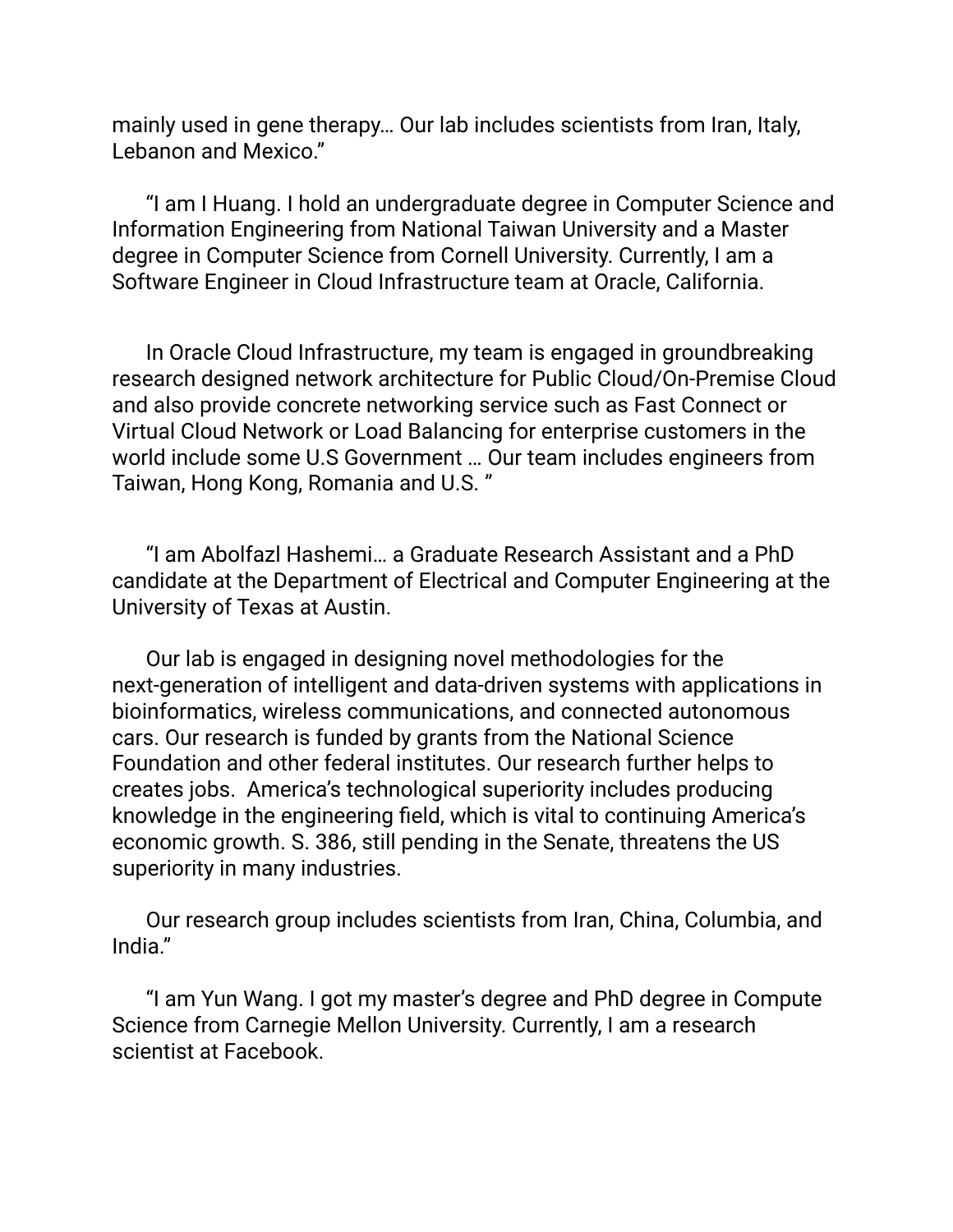My research team is engaged in frontline research in artificial intelligence (AI) for audio and video understanding. We work on tasks such as speech recognition and event detection in videos. These technologies can enable machines to understand the content of multimedia content people share on the web, and improve the searching and recommendation of such content. For example, with these technologies, users will be able to search for a video they uploaded years ago when they first visited the Yellowstone National Park and saw a bison. They can also get videos recommended to them in which cats play with dogs. In a word, our research help people search for and digest multimedia information more easily and efficiently… America's technological superiority includes artificial intelligence, which is vital to our future. S. 386, still pending in the Senate, threatens American superiority in AI research.

My research team includes scientists from China, Vietnam, Armenia, Romania, and Germany. "

"My name is Atiye Ahmadireskety. I am an Analytical Chemist. Currently, I am working on my second Ph.D. (August 2017-onwards) at the Department of Chemistry, University of Florida, Gainesville, Fl. Research in my group centers around applications of mass spectrometry as a powerful analytical tool in clinical, pharmacological, biotechnological, environmental, petrochemical, and forensic analysis… we are trying to find a way to evaluate and identify early EC [Endometrial Cancer] diagnosis and prognosis without the need for a biopsy. I have accumulated significant amount of experience and knowledge in my eight years of research carrier (which is continuing) to help people, especially women….Our lab includes scientists from Brazil, Canada, China, Iran, and the Netherlands."

"My name is Mozhgan Rahimi Boldaji and I hold a Ph.D. degree in Mechanical Engineering from Stony Brook University. Currently, I am a postdoctoral researcher at the Department of Automotive Engineering at Clemson University.

I work on design and development of new generations of Internal Combustion (IC) engine that have higher efficiency and lower harmful pollutant emissions compared to conventional engines. My research work has an extremely broad impact…"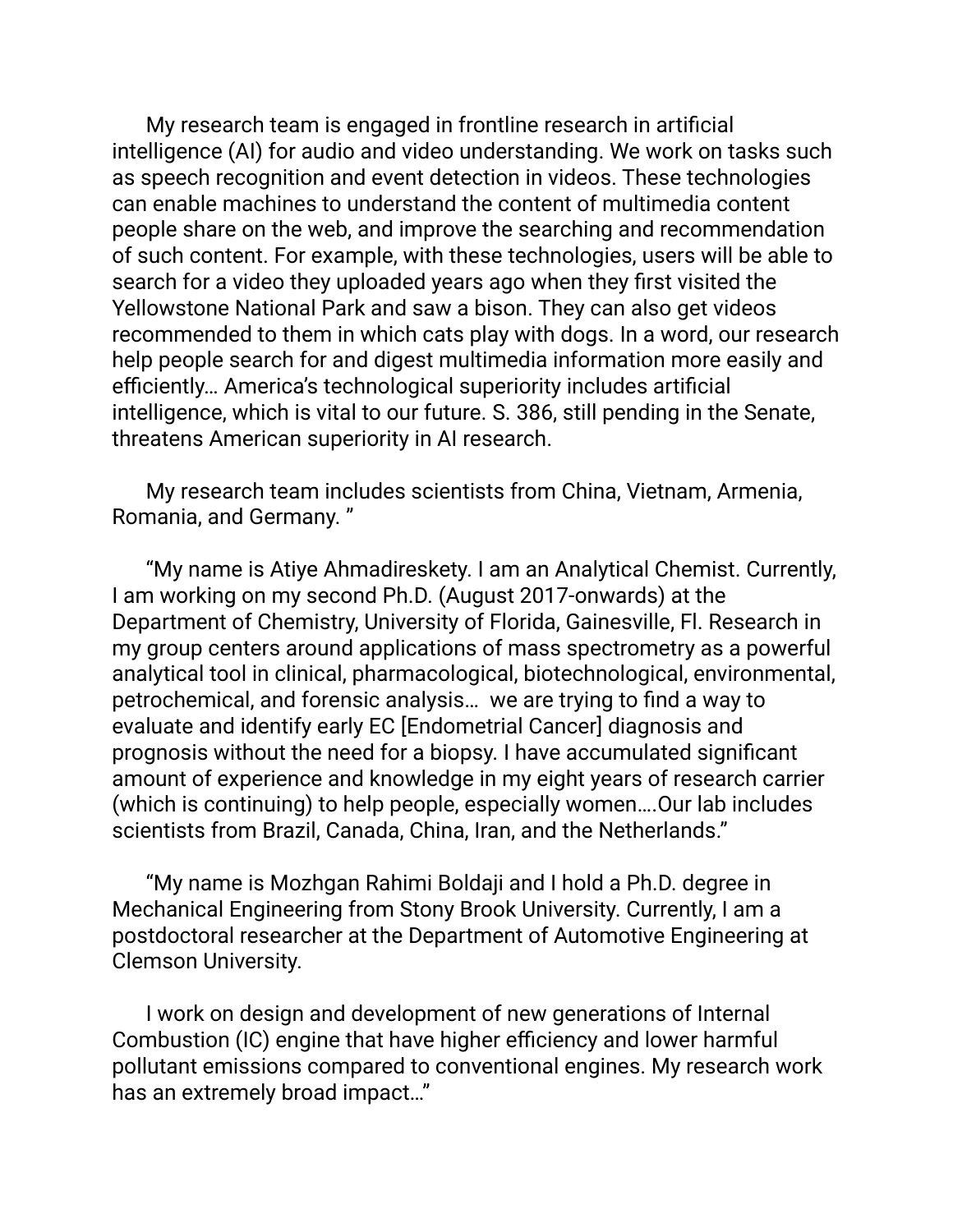"I am Laya Shamgah and hold an undergraduate degree, a master's degree, and a PhD in Electrical Engineering – control systems. … My previous research, funded by Air Force Research Laboratory, has been toward development of algorithms for automatically, immediately, and correctly design paths for robots to win a battle in a highly dynamic adversarial environment. The project has been very successful that brought back several other research projects to the lab from TRMC, DoD, and other related organizations. We help US.

That is most important, but I feel I should add that it also creates jobs. America's technological superiority includes robotics, which is vital to our economic future. S. 386, still pending in the Senate, threatens American superiority in robotics research.

Our lab includes scientists from all over the world, including Ethiopia, Iran, Bangladesh, and China. .."

"I am Ali Pakzad. I hold an undergraduate degree in Mathematics, a master's degree in MBA finance, and a Ph.D. degree in Mathematics from University of Pittsburgh. Currently, I am a Zorn postdoctoral fellow at Indiana University, Department of Mathematics.

I am a computational fluid dynamicist studying the accuracy of turbulence models using a combination of computation and modern applied mathematics. My research involves modeling hurricanes… damage of the 2017 Atlantic hurricane estimated to be \$300 billion (USD), with over 3,300 deaths. If the hurricane could be predicted more precisely, many of those 3,300 persons could be alive today.

…Our department includes mathematicians from Italy, France, Poland, Iran, Russia, Hong Kong and Armenia."

"I am Nazmin Bithi. I hold an undergraduate degree in Pharmacy. Currently, I am a PhD student at the Department of Cardiovascular and Metabolic sciences at Cleveland Clinic.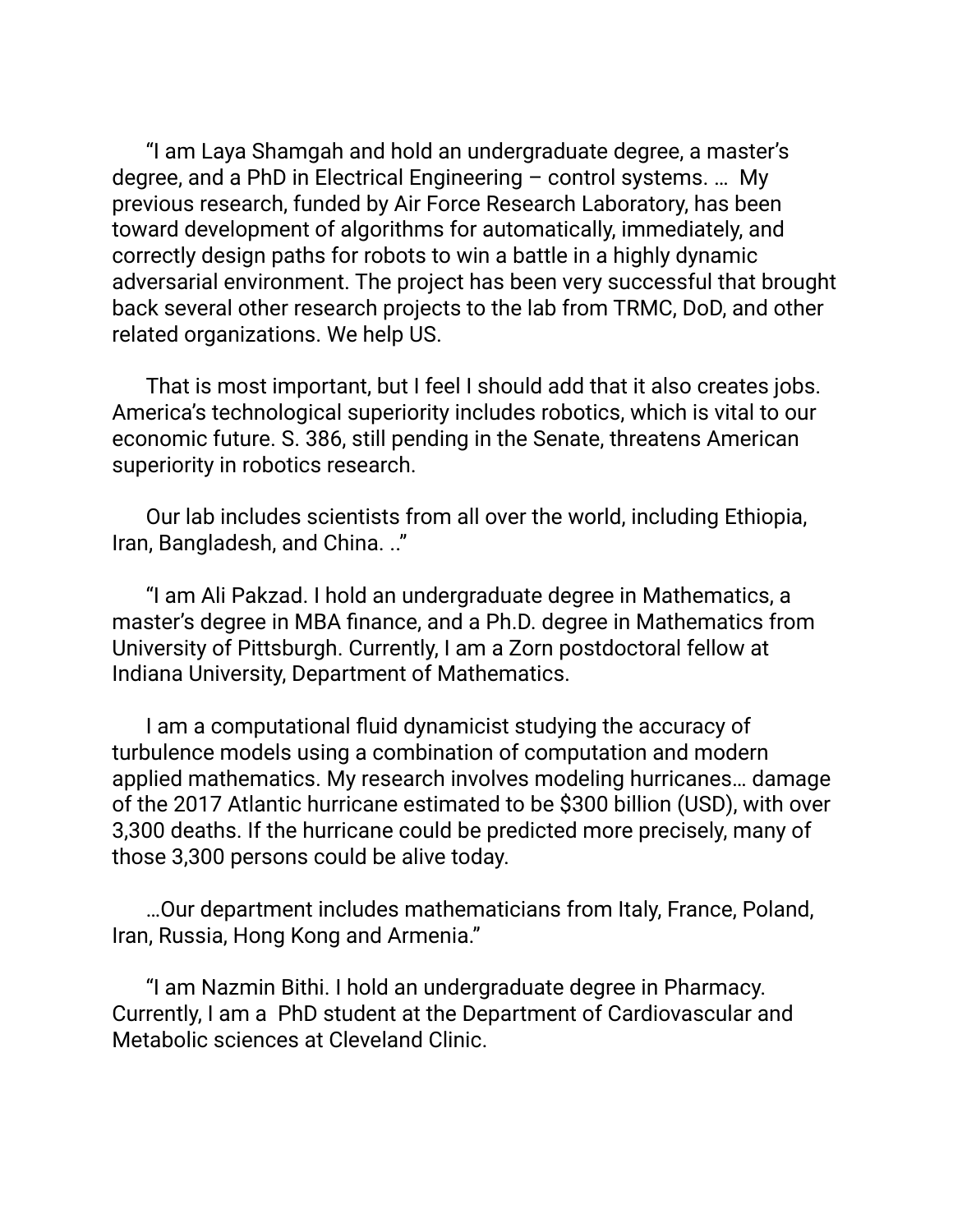Our lab is engaged in groundbreaking research designed to impact the course of diseases Glioblastoma (4<sup>th</sup> stage of human brain tumor), longevity associated diseases like Alzheimer's, Parkinson's. We are currently involved in number of projects using dietary restriction mediated endogenous H2S to increase the resistance of longevity associated neurodegenerative diseases and sensitivity against Glioblastoma cell proliferation. Our works will ultimately use to help patients and uncover to the novel way of longevity….

Our lab includes scientists from Bangladesh, Japan, China. "

"I am Ali Rashidi. I hold my medical doctor (M.D) degree from Hormozgan University of Medical Sciences and Currently, I am a postdoctoral researcher at the Department of Radiology at Johns Hopkins University School of Medicine.

Our lab is engaged in groundbreaking research designed to impact the techniques of magnetic resonance imaging (MRI) in patients. We are currently involved in a number of projects to improve the imaging quality of patients with a metal implant, which always was a problem of using MRI in these patients. In addition, other projects of our lab have defined with the focus ofdecreasing the time of MRI which would be a great help for people with claustrophobia and an important factor for the cost-effectiveness of MRI for companies who are using MRI machine….

Our lab includes scientists from Brazil and Iran. "

"My name is S.Ali Aghvami. I'm PhD Candidate in physics at Brandeis university. I'm research assistant at Fraden lab studying soft matter and biological Physics. In my National Science Fundation funded research, I study biomaterials such as biopolymers and DNA and in collaboration with DNA origami labs in Germany, we are developing self-assembling DNA origami capsids that assemble around cargo which can be used as drug delivery vesicles in cancer therapy methods.

Our lab is also involved in method development for biological research. In 2017, I developed a rapid method for fabrication of microfluidic chips with wide range of applications in academia and industry. Two Massachusetts based companies, CamMed, Luminova, have already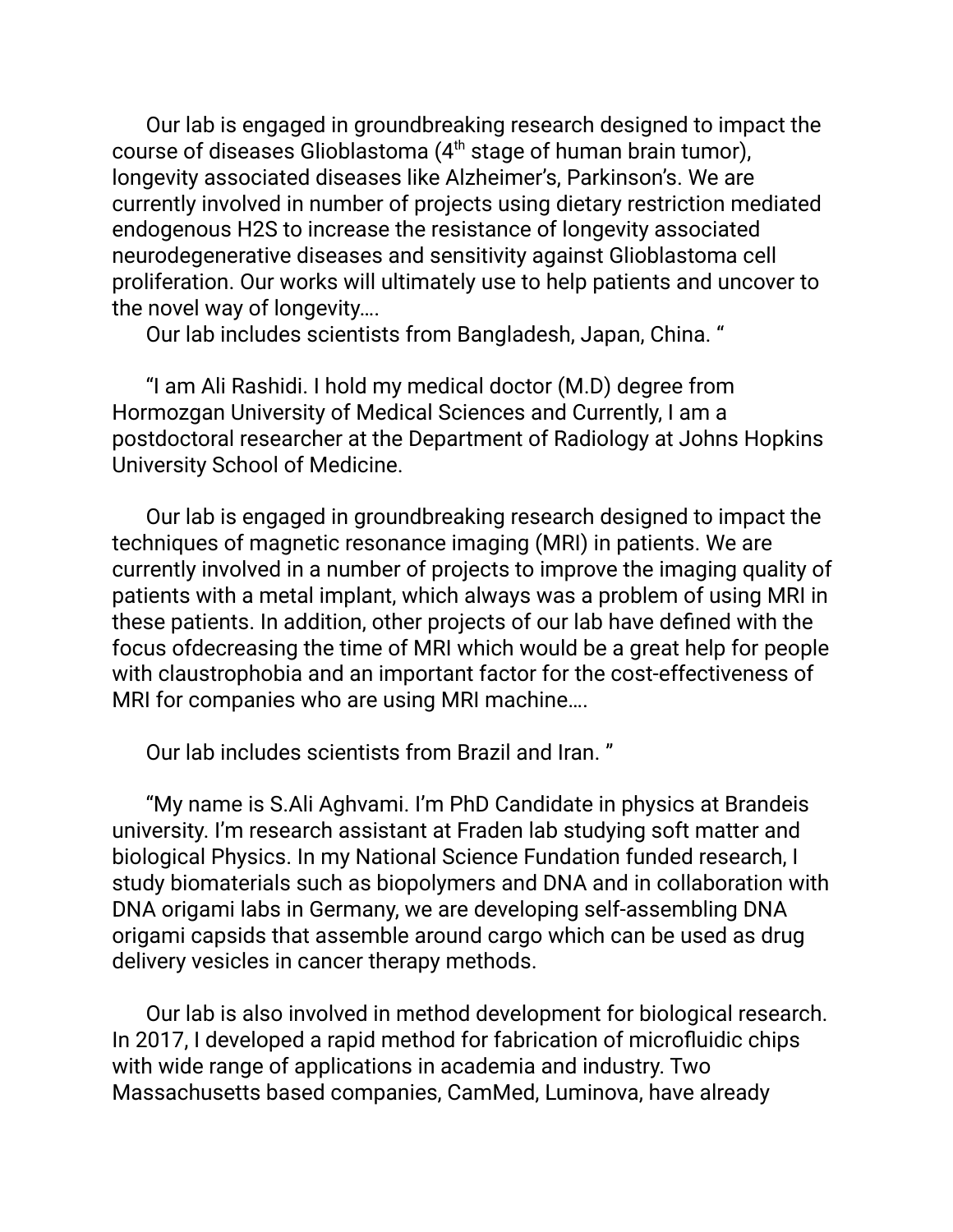started working with the proposed method and I have been giving consultations to them for developing microfluidic chips for two medical devices. We recently got a \$250,000 PFI-TT award from National Science Foundation to partner with Industrial section and commercialize this microfluidic chip for use in pharma companies. We have a pending patent on this product and I've had the plan to continue the product development through my own startup, which does not seem like a clear path, if S386 is passed by Senate.

I'm part of Brandeis Material Research Science and Engineering MRSEC Bioinspired Materials, where physicists, biologists, biochemists and chemists from US, Japan, Iran, China, France, Turkey and other countries… "

"I am Pouria Salehi Nowbandegani, a fourth-year Ph.D. student of mathematics at Vanderbilt University, Nashville TN. Prior to Vanderbilt, Prior to Vanderbilt, I got my masters degree from Georgia Southern University, Statesboro GA. Before that, I obtained dual major bachelor degrees in Pure Mathematics and Computer Science.

My primary research area is graph theory. Over the last decade, I have published more than 25 papers in top peer-reviewed journals and I have solved several problems which had stayed unsolved for many years. Graph theory is a field of mathematics which has several applications from chemistry and pharmacology to computer science, data science, and telecommunication in addition to its theoretical value. In general, graph theory forms the fundamentals of analysis of any big data. The United States has been the top country in all of these areas, for instance, the United States is the leading chemical industries, telecommunication technologies or pharmacology which make billions of dollars of GNP.

In our department, there are mathematicians from the United States, France, Iran, Australia, China, Nepal, Ukraine …"

"My name is Armin Yeganeh... I am a graduate research assistant at Virginia Center for Housing Research and a Ph.D. student in Environmental Design and Planning at Virginia Tech. I have three master's degrees …"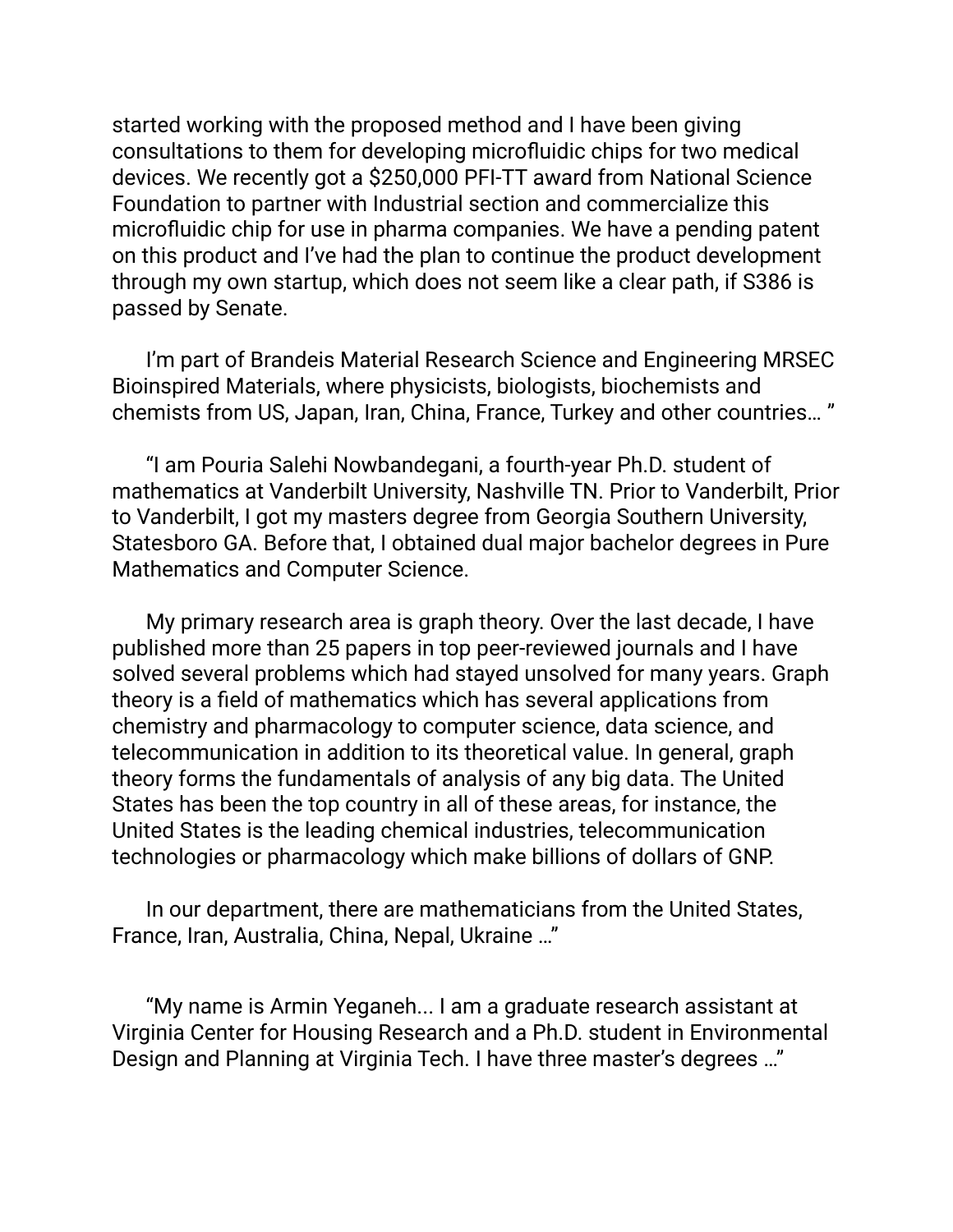"My name is Aghil Abed Zadeh. I have received a Ph.D. degree in physics from Duke University. Currently, I am a postdoctoral researcher at the Department of Neurobiology at Duke University School of Medicine.

In our lab, we use groundbreaking theoretical and computational models of brain systems to investigate how they process and learn information from their inputs. We investigate several brain mechanisms such as learning and memory in collaboration with various experimental groups. My project focuses on striatum in the midbrain which is central to several behaviors and its dysfunction is implicated in numerous diseases with major societal burden (i.e. Parkinson's disease, Huntington's disease, addiction, compulsion) and of great importance in United States…Our lab includes scientists from Italy, Iran, India and Ukraine."

"My name is Sajad Modaresi. I received my Ph.D. in Operations management from the Fuqua School of Business at Duke University. I obtained my Master of Science degree in Industrial Engineering from the University of Pittsburgh and my Bachelor of Science in Industrial Engineering from Sharif University of Technology. Currently, I am an Assistant Professor of Operations at the Kenan-Flagler Business School at the University of North Carolina at Chapel Hill (UNC-CH). **…** . My research mainly focuses on data-driven approaches to decision-making under uncertainty. I use analytical modeling and statistical and machine-learning tools to provide insights into operational decision problems and design implementable solutions… sales from 3.8 million retailers within the United States surpassed \$2.6 trillion in 2016, with the industry employing nearly 29 million individuals that year. In addition to retail industry sales being projected to rise 3.4% on an annual basis, e-commerce sales are estimated to rise by 7 to 10% each year. Given that I conduct research in support of improved e-commerce retail services, including online personalization and return policies, it is evident that my work benefits U.S. economic interests… My department in the Kenan-Flagler Business School includes researchers and scholars from U.S., Iran, Turkey, China, Canada, and India. "

" I am Alireza Fali. I hold an undergraduate degree in Optics and Laser Engineering, and my master's degree in Photonics, and currently I am a fourth year Ph.D. student at University of Georgia…. Our lab is engaged in